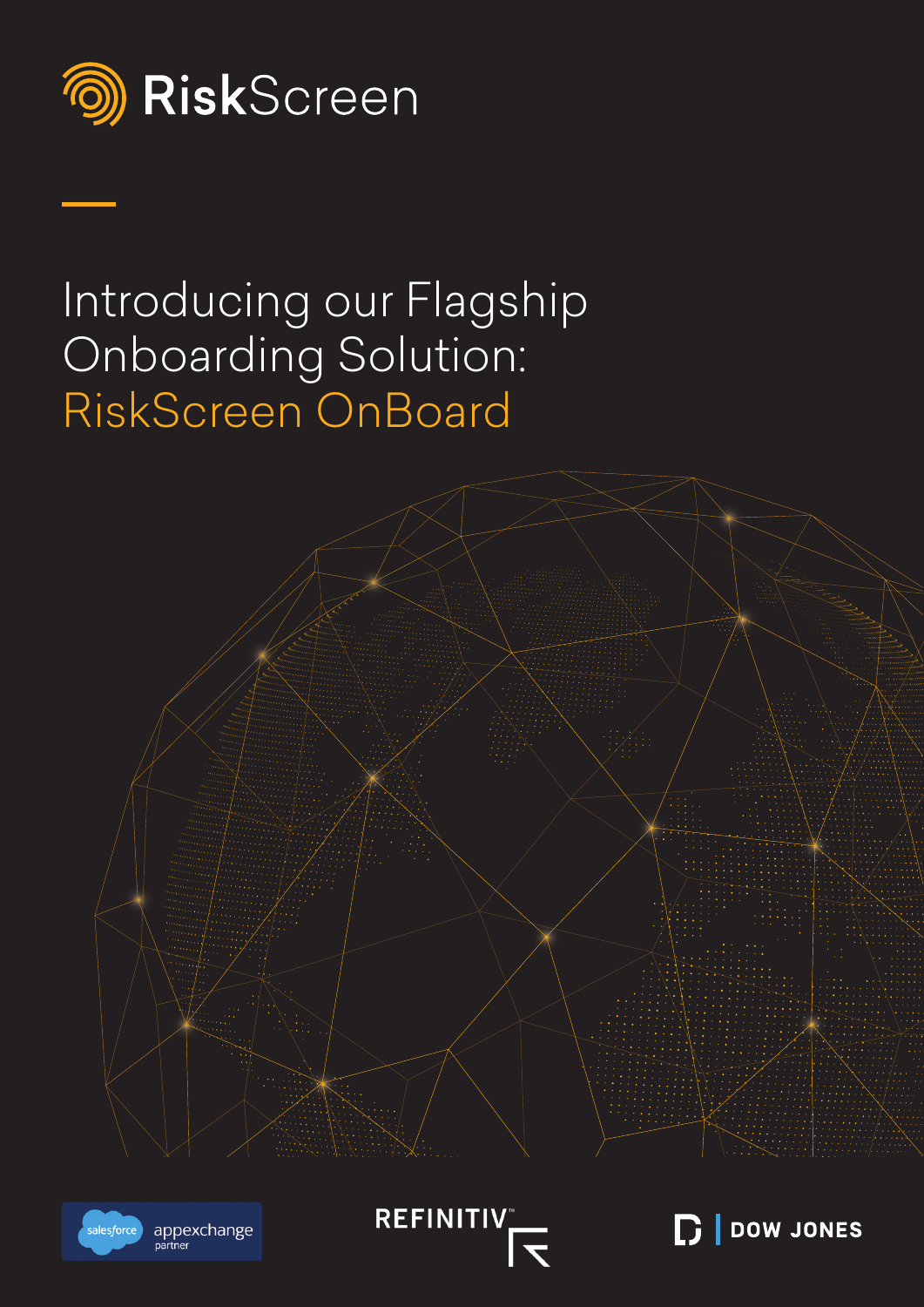

Delivering frictionless new client acquisition, RiskScreen OnBoard is the first fully integrated onboarding platform to combine a web portal, workflow, eIDV, AML screening and risk rating in a single turnkey service.

Designed to meet the most demanding use cases, RiskScreen OnBoard enables you to collect information, proof of ID and documentation from prospects via a pre-built, flexible white-label web portal and mobile app. Multi-stage workflow enables your team to view all onboarding journeys and resolve roadblocks in real time, while delivering a frictionless experience to your customers.

#### Available options:

- RiskScreen OnBoard: the full turnkey solution, integrating our eIDV and screening tools
- RiskScreen Verify: our stand-alone eIDV solution, with web portal and mobile app

RiskScreen OnBoard can also be integrated with our CLRM software, or can securely transfer data on accepted customers to the system of your choice when onboarding is complete. It can also act as a secure cloudbased data repository for KYC and screening information, and make selected data available to introducers, intermediaries and outsourced compliance clients.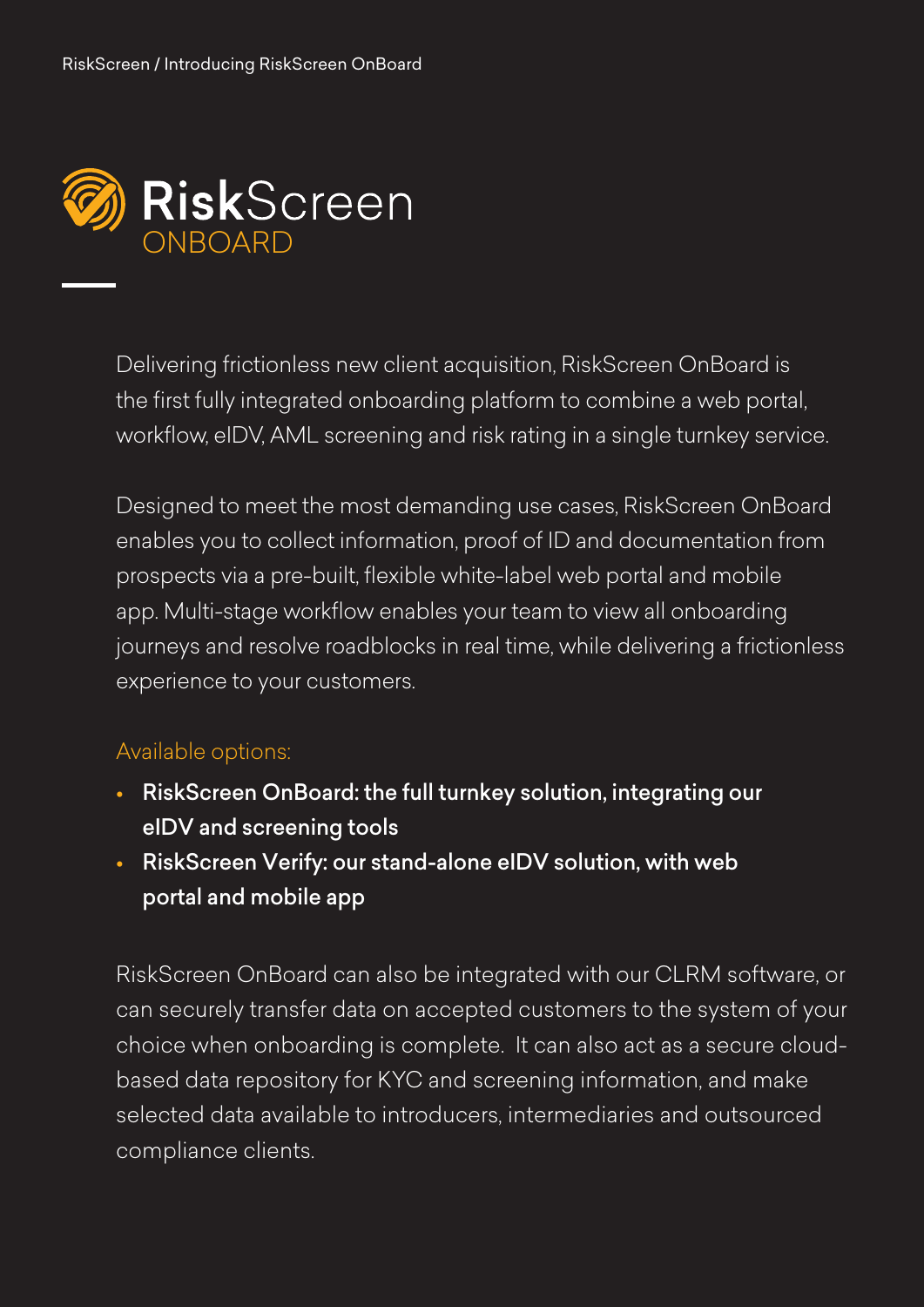## Key Benefits

- Fully customisable white label web portal enables you to collect any data items or documents required from your prospects
- Integrated electronic identification and verification (eIDV) service for obtaining and checking of passport, driving licence and ID card proofs of identity
- Live AML screening of prospects against Dow Jones or World-Check AML datasets for robust sanctions, PEP, watchlist and adverse media analysis
- Multi-stage workflow and MI enabling a 360-degree view of applications in progress and options to resolve any issues encountered
- In-line risk rating of prospects taking account of geography, product, screening, eIDV and other factors
- Secure hosted data warehouse and file transfer options for completion of the onboarding process

## Key Outcomes

- eIDV technology removes the need for certified ID doc copies in non-face-to-face relationships
- Increased velocity of new customer acquisition from days to minutes, and optimised onboarding process
- Self-service model reduces customer workload and eliminates rekeying of information by your staff
- With RiskScreen OnBoard, the pre-integrated customer portal, workflow engine, eIDV, screening and risk rating components are all available as a combined turnkey service, under a single contract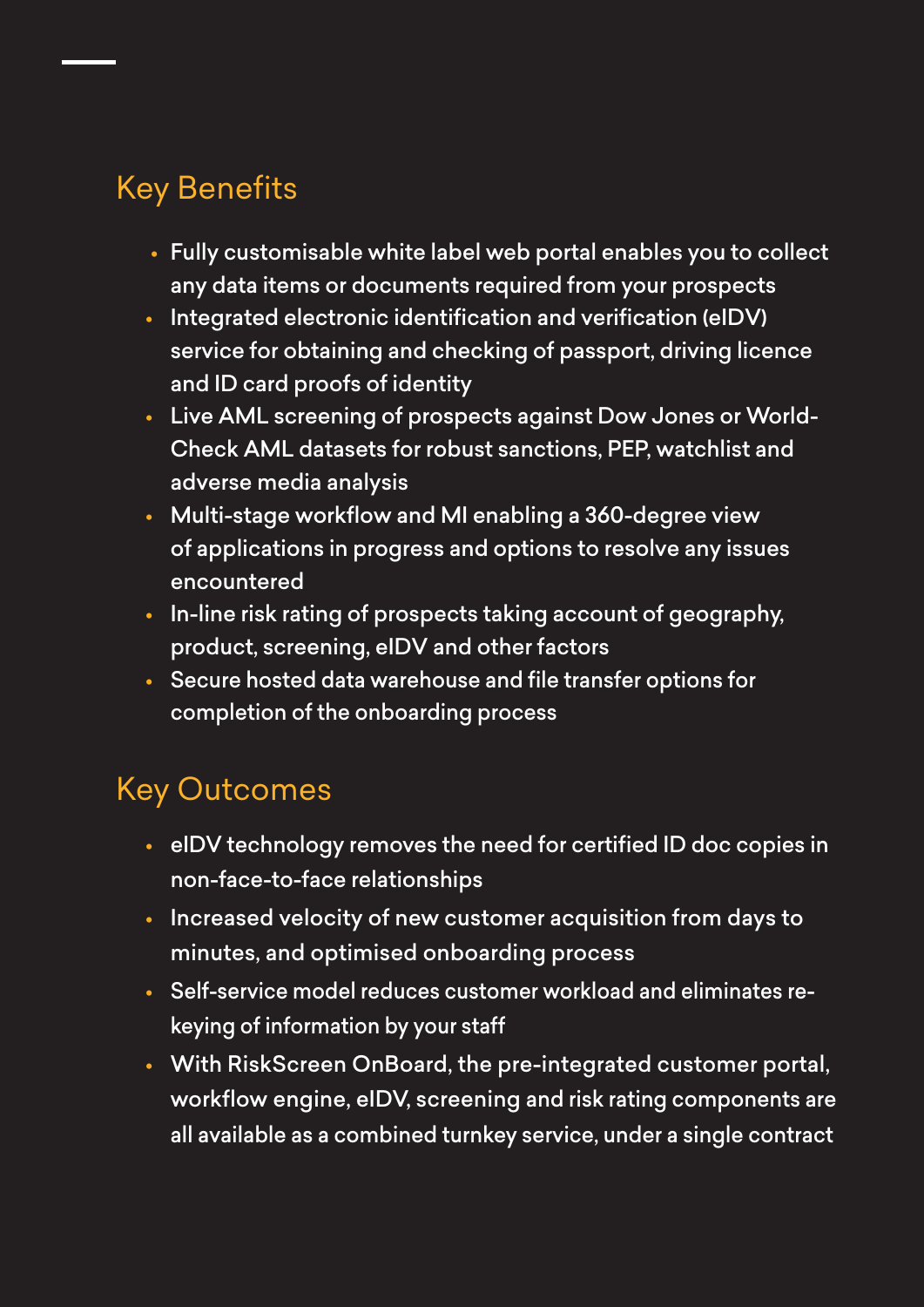## RiskScreen OnBoard is a full turnkey solution



Fully customisable web portal for end customer data collection



Integrated eIDV app for proof of customer identity



Secure data storage & export to CLRM system



Instant sanctions, PEP and watchlist check



#### 1 single licence agreement

wwwwwwwww wwwwwwwww wwwwwwwww wwwwwwwww wwwwwwwww



Workflow and risk Reporting suite **1** and 1 single a lating engine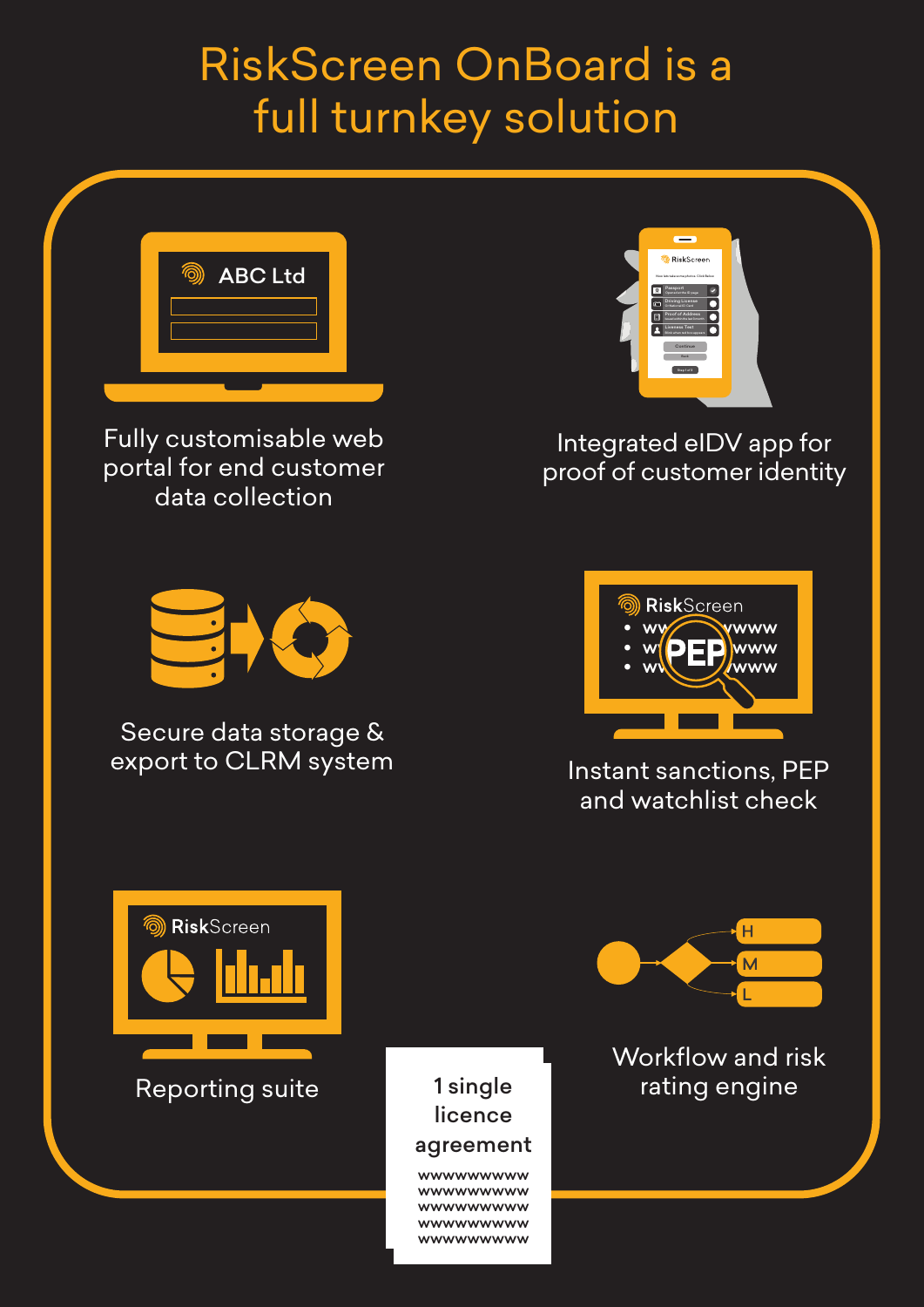

## RiskScreen is developed by KYC Global Technologies, which also runs the leading AML news website, KYC360.com.

The KYC Global team comprises subject-matter experts and data engineers dedicated exclusively to financial crime prevention technology. Our focus drives our ambition to deliver best of breed AML solutions.

We are trusted to deliver mission-critical technology by over 850 institutional customers across more than 60 highly regulated jurisdictions. Our solutions are transforming our customers' ability to manage AML risk.

44

**RiskScreen makes the onboarding, review and continual screening of our clients effortless. Combined with its ease of use, we are reducing AML risks and delays in detecting compliance concerns"**

- Equinox Trustees, Compliance Officer